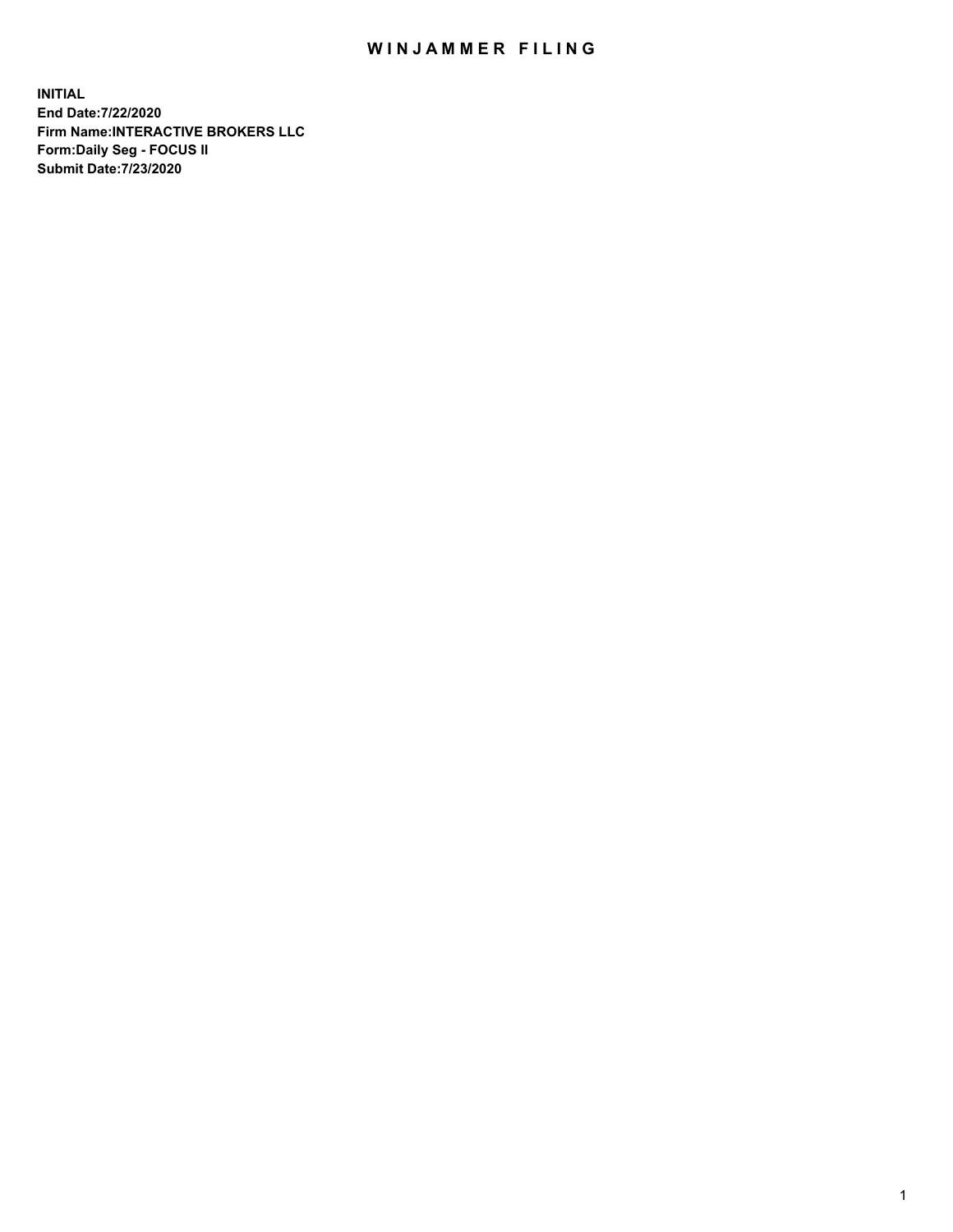**INITIAL End Date:7/22/2020 Firm Name:INTERACTIVE BROKERS LLC Form:Daily Seg - FOCUS II Submit Date:7/23/2020 Daily Segregation - Cover Page**

| Name of Company                                                                                                                                                                                                                                                                                                                | <b>INTERACTIVE BROKERS LLC</b>                                                     |
|--------------------------------------------------------------------------------------------------------------------------------------------------------------------------------------------------------------------------------------------------------------------------------------------------------------------------------|------------------------------------------------------------------------------------|
| <b>Contact Name</b>                                                                                                                                                                                                                                                                                                            | James Menicucci                                                                    |
| <b>Contact Phone Number</b>                                                                                                                                                                                                                                                                                                    | 203-618-8085                                                                       |
| <b>Contact Email Address</b>                                                                                                                                                                                                                                                                                                   | jmenicucci@interactivebrokers.c<br>om                                              |
| FCM's Customer Segregated Funds Residual Interest Target (choose one):<br>a. Minimum dollar amount: ; or<br>b. Minimum percentage of customer segregated funds required:% ; or<br>c. Dollar amount range between: and; or<br>d. Percentage range of customer segregated funds required between:% and%.                         | $\overline{\mathbf{0}}$<br>$\pmb{0}$<br>155,000,000 245,000,000<br>0 <sub>0</sub>  |
| FCM's Customer Secured Amount Funds Residual Interest Target (choose one):<br>a. Minimum dollar amount: ; or<br>b. Minimum percentage of customer secured funds required:% ; or<br>c. Dollar amount range between: and; or<br>d. Percentage range of customer secured funds required between:% and%.                           | $\overline{\mathbf{0}}$<br>$\overline{\mathbf{0}}$<br>80,000,000 120,000,000<br>00 |
| FCM's Cleared Swaps Customer Collateral Residual Interest Target (choose one):<br>a. Minimum dollar amount: ; or<br>b. Minimum percentage of cleared swaps customer collateral required:% ; or<br>c. Dollar amount range between: and; or<br>d. Percentage range of cleared swaps customer collateral required between:% and%. | $\frac{0}{0}$<br>0 <sub>0</sub><br>0 <sub>0</sub>                                  |

Attach supporting documents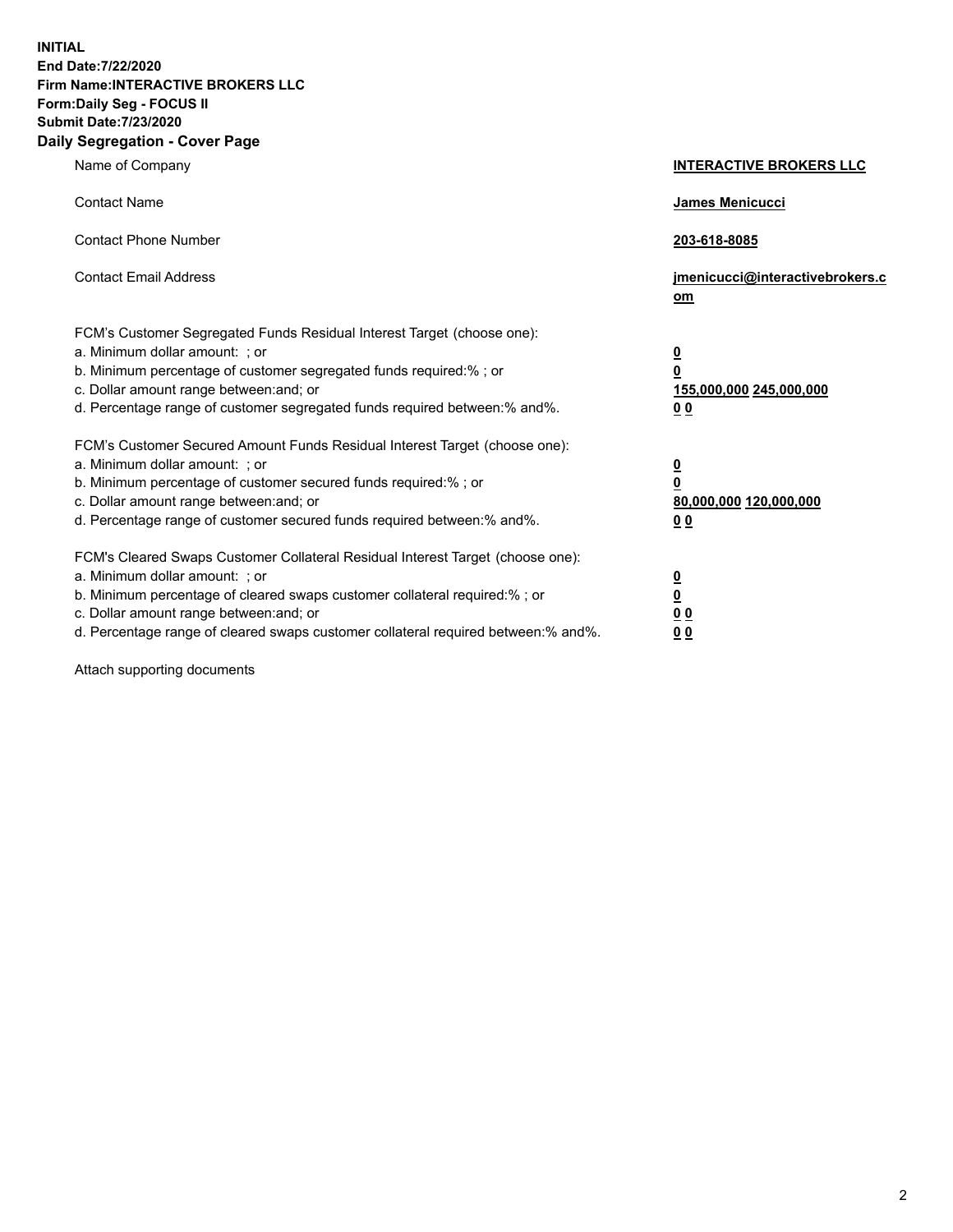**INITIAL End Date:7/22/2020 Firm Name:INTERACTIVE BROKERS LLC Form:Daily Seg - FOCUS II Submit Date:7/23/2020 Daily Segregation - Secured Amounts**

|                | Dany Ocgregation - Occarea Amounte                                                          |                                             |
|----------------|---------------------------------------------------------------------------------------------|---------------------------------------------|
|                | Foreign Futures and Foreign Options Secured Amounts                                         |                                             |
|                | Amount required to be set aside pursuant to law, rule or regulation of a foreign            | $0$ [7305]                                  |
|                | government or a rule of a self-regulatory organization authorized thereunder                |                                             |
| $\mathbf{1}$ . | Net ledger balance - Foreign Futures and Foreign Option Trading - All Customers             |                                             |
|                | A. Cash                                                                                     | 620,923,564 [7315]                          |
|                | B. Securities (at market)                                                                   | $0$ [7317]                                  |
| 2.             | Net unrealized profit (loss) in open futures contracts traded on a foreign board of trade   | 3,424,439 [7325]                            |
| 3.             | Exchange traded options                                                                     |                                             |
|                | a. Market value of open option contracts purchased on a foreign board of trade              | 2,961,031 [7335]                            |
|                | b. Market value of open contracts granted (sold) on a foreign board of trade                | <u>-1,469,601</u> [7337]                    |
| 4.             | Net equity (deficit) (add lines 1. 2. and 3.)                                               | 625,839,433 [7345]                          |
| 5.             | Account liquidating to a deficit and account with a debit balances - gross amount           | 8,365 [7351]                                |
|                | Less: amount offset by customer owned securities                                            | 0 [7352] 8,365 [7354]                       |
| 6.             | Amount required to be set aside as the secured amount - Net Liquidating Equity              | 625,847,798 [7355]                          |
|                | Method (add lines 4 and 5)                                                                  |                                             |
| 7.             | Greater of amount required to be set aside pursuant to foreign jurisdiction (above) or line | 625,847,798 [7360]                          |
|                | 6.                                                                                          |                                             |
|                | FUNDS DEPOSITED IN SEPARATE REGULATION 30.7 ACCOUNTS                                        |                                             |
| $\mathbf{1}$ . | Cash in banks                                                                               |                                             |
|                | A. Banks located in the United States                                                       | 92,207,342 [7500]                           |
|                | B. Other banks qualified under Regulation 30.7                                              | 0 [7520] 92,207,342 [7530]                  |
| 2.             | Securities                                                                                  |                                             |
|                | A. In safekeeping with banks located in the United States                                   | 479,872,400 [7540]                          |
|                | B. In safekeeping with other banks qualified under Regulation 30.7                          | 0 [7560] 479,872,400 [7570]                 |
| 3.             | Equities with registered futures commission merchants                                       |                                             |
|                | A. Cash                                                                                     | $0$ [7580]                                  |
|                | <b>B.</b> Securities                                                                        | $0$ [7590]                                  |
|                | C. Unrealized gain (loss) on open futures contracts                                         | $0$ [7600]                                  |
|                | D. Value of long option contracts                                                           | $0$ [7610]                                  |
|                | E. Value of short option contracts                                                          | 0 [7615] 0 [7620]                           |
| 4.             | Amounts held by clearing organizations of foreign boards of trade                           |                                             |
|                | A. Cash                                                                                     | $0$ [7640]                                  |
|                | <b>B.</b> Securities                                                                        | $0$ [7650]                                  |
|                | C. Amount due to (from) clearing organization - daily variation                             | $0$ [7660]                                  |
|                | D. Value of long option contracts                                                           | $0$ [7670]                                  |
|                | E. Value of short option contracts                                                          | 0 [7675] 0 [7680]                           |
| 5.             | Amounts held by members of foreign boards of trade                                          |                                             |
|                | A. Cash                                                                                     | 175,968,966 [7700]                          |
|                | <b>B.</b> Securities                                                                        | $0$ [7710]                                  |
|                | C. Unrealized gain (loss) on open futures contracts                                         | 5,268,378 [7720]                            |
|                | D. Value of long option contracts                                                           | 2,961,031 [7730]                            |
|                | E. Value of short option contracts                                                          | <u>-1,469,601</u> [7735] <u>182,728,774</u> |
|                |                                                                                             | [7740]                                      |
| 6.             | Amounts with other depositories designated by a foreign board of trade                      | $0$ [7760]                                  |
| 7.             | Segregated funds on hand                                                                    | $0$ [7765]                                  |
| 8.             | Total funds in separate section 30.7 accounts                                               | 754,808,516 [7770]                          |
| 9.             | Excess (deficiency) Set Aside for Secured Amount (subtract line 7 Secured Statement         | 128,960,718 [7380]                          |
|                | Page 1 from Line 8)                                                                         |                                             |
| 10.            | Management Target Amount for Excess funds in separate section 30.7 accounts                 | 80,000,000 [7780]                           |
| 11.            | Excess (deficiency) funds in separate 30.7 accounts over (under) Management Target          | 48,960,718 [7785]                           |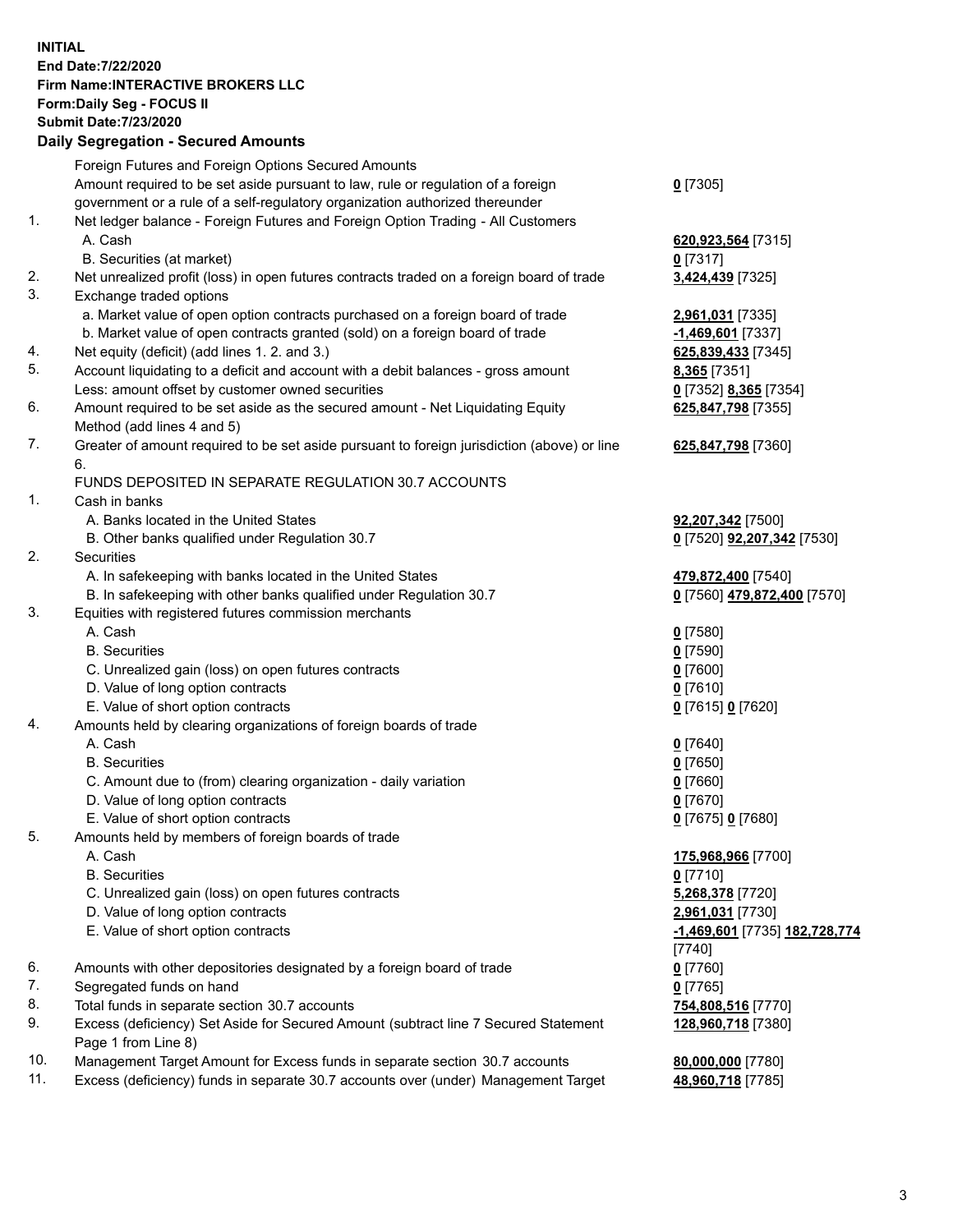**INITIAL End Date:7/22/2020 Firm Name:INTERACTIVE BROKERS LLC Form:Daily Seg - FOCUS II Submit Date:7/23/2020 Daily Segregation - Segregation Statement** SEGREGATION REQUIREMENTS(Section 4d(2) of the CEAct) 1. Net ledger balance A. Cash **5,226,390,314** [7010] B. Securities (at market) **0** [7020] 2. Net unrealized profit (loss) in open futures contracts traded on a contract market **72,482,281** [7030] 3. Exchange traded options A. Add market value of open option contracts purchased on a contract market **298,466,649** [7032] B. Deduct market value of open option contracts granted (sold) on a contract market **-239,476,151** [7033] 4. Net equity (deficit) (add lines 1, 2 and 3) **5,357,863,093** [7040] 5. Accounts liquidating to a deficit and accounts with debit balances - gross amount **6,189,471** [7045] Less: amount offset by customer securities **0** [7047] **6,189,471** [7050] 6. Amount required to be segregated (add lines 4 and 5) **5,364,052,564** [7060] FUNDS IN SEGREGATED ACCOUNTS 7. Deposited in segregated funds bank accounts A. Cash **1,017,817,786** [7070] B. Securities representing investments of customers' funds (at market) **2,561,431,130** [7080] C. Securities held for particular customers or option customers in lieu of cash (at market) **0** [7090] 8. Margins on deposit with derivatives clearing organizations of contract markets A. Cash **5,480,625** [7100] B. Securities representing investments of customers' funds (at market) **1,930,316,411** [7110] C. Securities held for particular customers or option customers in lieu of cash (at market) **0** [7120] 9. Net settlement from (to) derivatives clearing organizations of contract markets **-3,561,870** [7130] 10. Exchange traded options A. Value of open long option contracts **298,287,266** [7132] B. Value of open short option contracts **-239,430,172** [7133] 11. Net equities with other FCMs A. Net liquidating equity **0** [7140] B. Securities representing investments of customers' funds (at market) **0** [7160] C. Securities held for particular customers or option customers in lieu of cash (at market) **0** [7170] 12. Segregated funds on hand **0** [7150] 13. Total amount in segregation (add lines 7 through 12) **5,570,341,176** [7180] 14. Excess (deficiency) funds in segregation (subtract line 6 from line 13) **206,288,612** [7190] 15. Management Target Amount for Excess funds in segregation **155,000,000** [7194] **51,288,612** [7198]

16. Excess (deficiency) funds in segregation over (under) Management Target Amount Excess